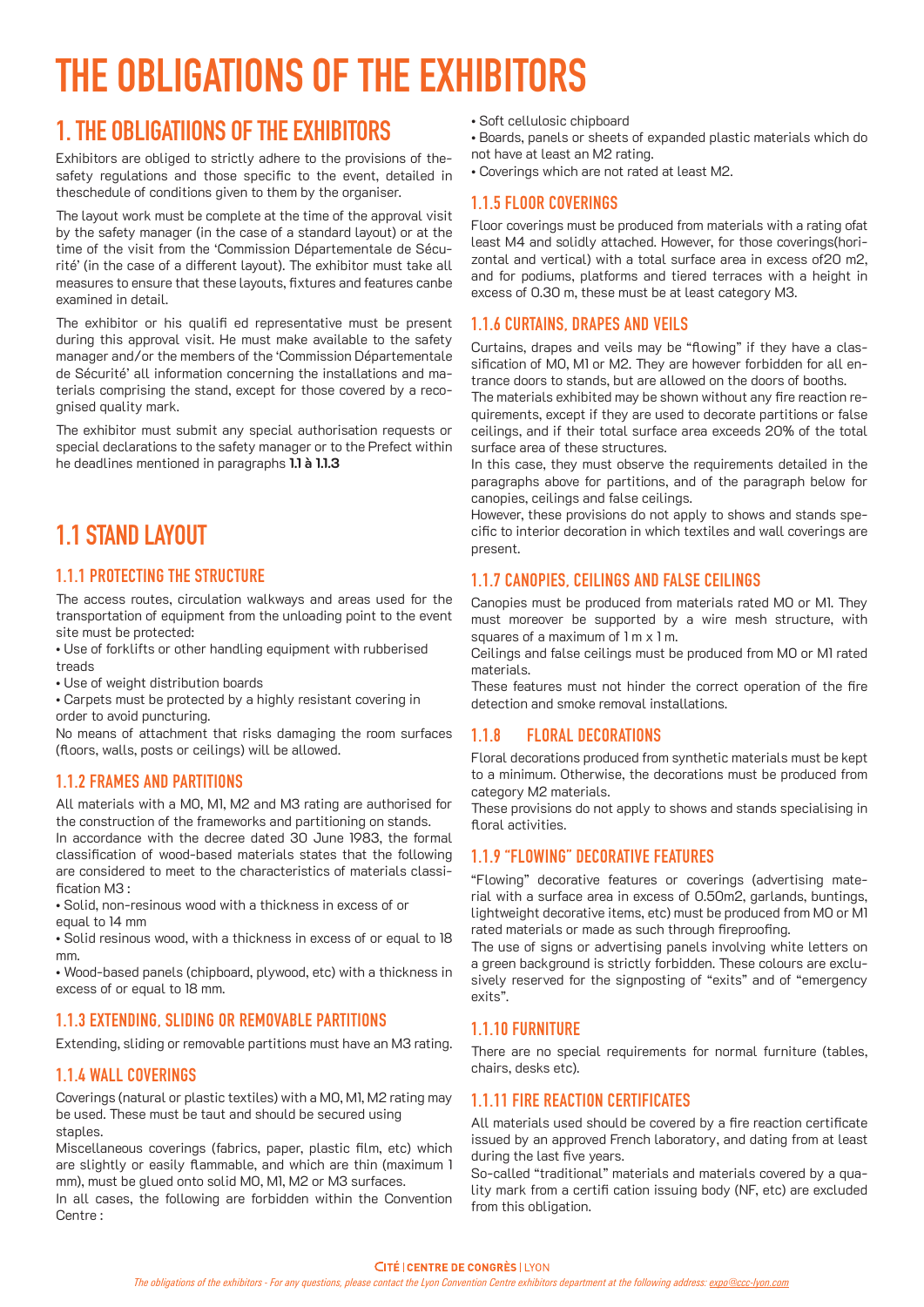Where fireproofing is concerned, this can only be carried out on wooden panels, natural fabrics or fabrics including a high proportion of natural fibres. It cannot be carried out on plastic or synthetic materials. The fireproofing certificate is supplied by thecompany or organisation applying the treatment, stipulating the authorisation granted to it to issue such a document.

#### 1.1.12 THE PRESENCE OFF A MARQUEE, A TENT OR OTHER REMOV-ABLE STRUCTURES

If, during an event, it is planned to use a marquee, a tent or similar structure on a stand, the organiser must ensure that the exhibitor observes the safety provisions detailed in CTS 1 to CTS 37 (excluding CTS 5).

Under no circumstances should this temporary structure hinder the effectiveness of the technical facilities of the establishment, with respect to the safety of the staff and the public.

#### 1.1.13 ENCLOSED STANDS

In the case of enclosed stands, the latter must have direct outlets onto the walkways. Their number and width vary according to the surface area of the stand, and as a minimum the following requirements should be observed:

• less than 20 sqm: 1 exit of 0.90 m

• from 20 to 50 sqm: 2 exits : one of 0.90 m, the other of 0.60 m

• from 50 to 100 sqm: either 2 exits of 0.90 m or 2 exits, one of 1.40 m, the other of

0.60 m

• from 100 to 200 sqm: either 2 exits, one of 1.40 m, the other of 0.90 m or 3 exits of 0.90 m

• from 200 to 300 sqm: 2 exits of 1.40 m

• from 300 to 400 sqm: 2 exits, one of 1.40 m, the other 1.80 m

The exits must be carefully located and if possible opposite (facing) one another.

Each of these must be signposted with the wording « SORTIE » (in English = EXIT) in white letters on a green background.

If the stand is enclosed by doors, these must open in the direction of the exit, with no means of locking them, and without opening on the public walkway.

If the stand is covered, the provisions of article 1.1.14 hereafter must be observed.

#### 1.1.14 COVERED STANDS / RAISED STANDS

Those stands possessing a ceiling, false ceiling or solid canopy, as well as raised stands, must :

• have a surface area below 300 m2

• have a distance between them equal to or in excess of 4 m

• Have a total size for the ceiling and false ceiling (including those of the upper levels) equal to a maximum of 10% of the surface area of the level concerned.

Each stand may have only one raised level.

If the surface area of the stand is in excess of 50 m2, it must:

• feature signposting with standalone emergency lighting indicating the exits,

• be equipped with the appropriate means of extinction, permanently manned by at least one safety offi cer during the presence of the public in the establishment

• have floodlighting if the surface area is in excess of 100 sqm.

### 1.2 ELECTRICAL INSTALLATIONS

#### 1.2.1 LIMITS OFF LIABILITY

Electrical installations include:

Fixed and semi-permanent installations, for which the installation, operation and maintenance are carried out by the agent, at his liability.

\_ Installations fitted in the stands for the use of the exhibitors and

installed by them, or on their behalf, and at their liability. The dividing line between these two installations is considered to be at the service box1 for each stand.

In conformity with article T35 of the decree dated 18 November 1987, supplementing the decree dated 25 June 1980 (modified). Semi-permanent installations must terminate in each stand at a panel or service box1 which includes the switchgear to provide the control and protection functions defined in this article.

Therefore, this formally excludes the possibility of connecting several stands from a single box or from a single panel.

#### 1.2.2 SPECIAL STAND INSTALLATIONS

The special installations of the stands must be produced by personnel particularly aware of the special risks inherent to the event, and possessing sufficient knowledge to enable them to design and carry out the work in conformity with the present regulations.

The electrical installation for each stand must be protected at its source against overloads and against earth faults.

All metal grounds must be interconnected and linked to the earth wire of the electrical service box on the stand.

Electrical connections must be located inside the branch boxes. Electrical cut-off features included in the service box must be permanently accessible to the stand personnel.

#### 1.2.3 ELECTRICAL EQUIPMENT

All electrical equipment must conform to French or European standards.

#### 1.2.4 ELECTRICAL CABLING

Electrical cables must be insulated for a minimum nominal voltage of 500 volts, which rules out among others H 03 VHH cable (Scindex).

The cable used must obligatorily be that for which each conductor features its own protective sheath, with all of the conductors being contained in a joint protective sheath.

Conductors with a gauge below 1.5 mm2 are forbidden.

All cabling must include a protective conductor connected to the terminal of the service box connected to the general earth network.

#### 1.2.5 SWITCHGEAR AND CONTROLGEAR

Class O devices should be protected by nominal differential current devices equal to a maximum of 30mA.

Class 1 devices must be connected to the protective conductor of the cable feeding them.

The use of individual protective earth connections is forbidden.

High voltage discharge lamps must be installed in conformity with the rules of standard NF C 15.150. If they are enclosed in insulating jackets, these jackets must be comprised of category M3 materials.

The switch detailed in article 5 of NF C 15.150 can be attached to the control device mentioned in article T 35 (§3) for the corresponding stand.

Plug sockets must be connected to circuits including devices for the protection of rated current overloads equal to a maximum of 16A.

Notwithstanding the provisions of article EL 6 (§5), the use of a multiple adapter or a multiple housing fed from a fixed socket is authorised (with current taps being forbidden).

#### 1.2.6 ILLUMINATED SIGNS

Class 2 spotlights (NF standard C 20.030) are the only ones permitted. High voltage illuminated signs located within reach of the public or of personnel working on the stand must be protected, in particular the electrodes, by a screen made from at least M2 grade material.

The emergency cutout control must be clearly signposted and the

#### **CITÉ | CENTRE DE CONGRÈS | LYON**